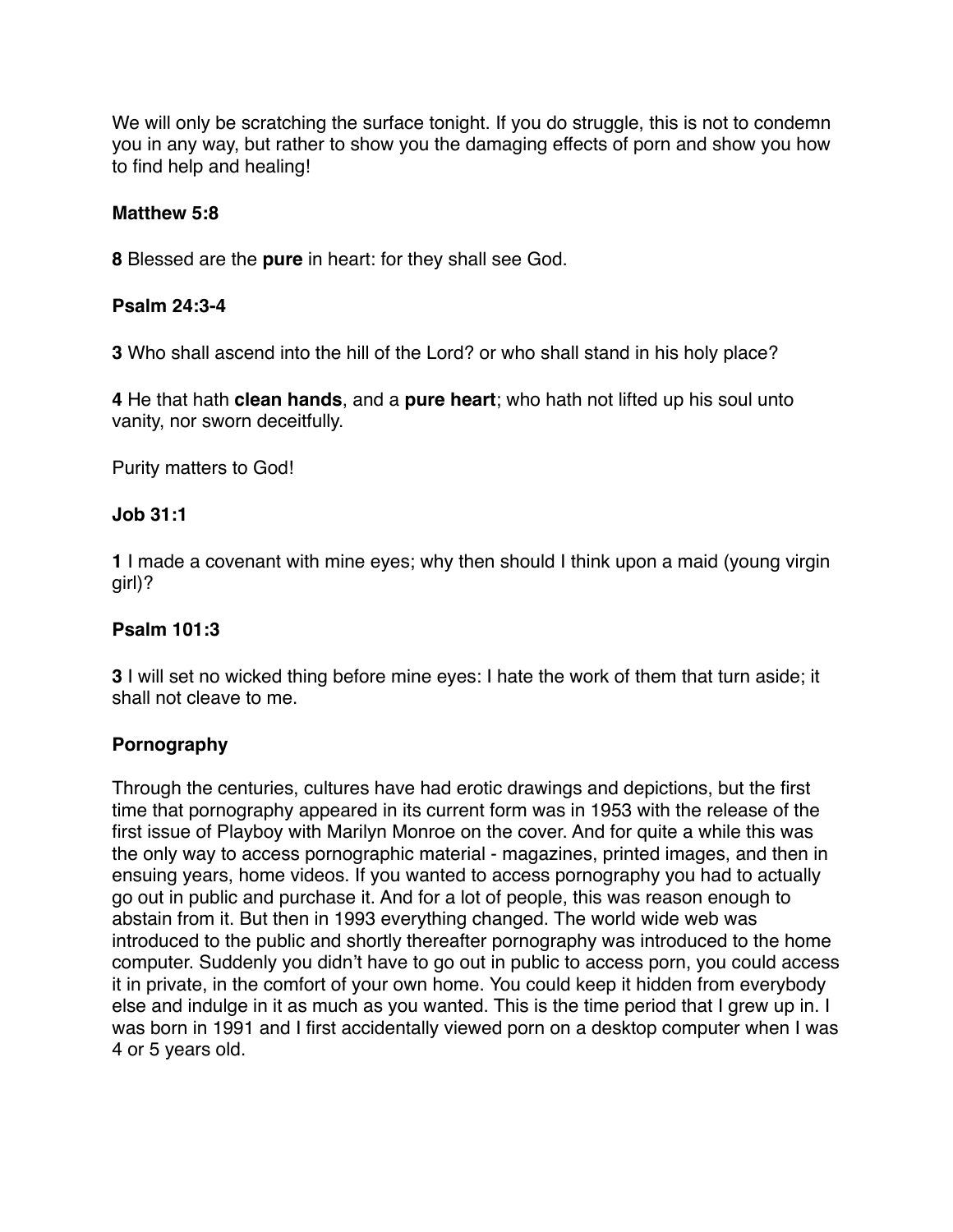For a lot of men this still wasn't enough to ensnare them because the home computer, *if* you even had one, was typically located in a high traffic area in the home - the living room, the kitchen, etc. But then the laptop started becoming more mainstream and pornography became a little more portable. And as you move through the ensuing years to where we are today, pornography is as portable and private as it has ever been. No longer is it restricted to a news stand, a desktop computer, or even a laptop, now it is in our pockets. It's on our iPhones, iPods, tablets, video game systems, our smart TV's, our computers, etc. It is everywhere!

And not only is it on hardcore websites and the pages of playboy, but even in mainstream media and television. The line between porn and pop-culture has been blurred to the point where it is almost non-existent. It is not problem to go to any movie theatre or tune in to certain TV stations and see full-frontal nudity, something that was illegal just a few short years ago.

We live in a sex-crazed, sensual world, where porn is the norm. People say it's normal, that it's even expected that people indulge in this fantasy world. But I stand here tonight to say to you that this is not normal. This doesn't work! And you don't have to fall prey to the sinister clutches of porn.

## **Why is porn so bad?**

## **Matthew 5:27-28**

**27** Ye have heard that it was said by them of old time, Thou shalt not commit adultery:

**28** But I say unto you, That whosoever looketh on a woman to lust after her hath committed adultery with her already in his heart.

When you view pornography, you are committing **adultery**. When you view somebody having sex or removing their clothes and you pleasure yourself, you are joining yourself with them in your mind.

Last week we laughed at Solomon for having so many wives and concubines, yet some of us have amassed a harem of whores and harlots that would rival Solomon's, but only in our imaginations.

## **Porn makes men lazy.**

Sexual relations with real women involve commitment, pursuit, intentionality, romance, love, and respect. Sex takes work. This is why pornography is so alluring to some men. Like a lot of temptations, porn offers a quick fix - a shortcut to pleasure without virtue or integrity. Pornography rips sexual pleasure from its relational context and creates a realm of fantasy.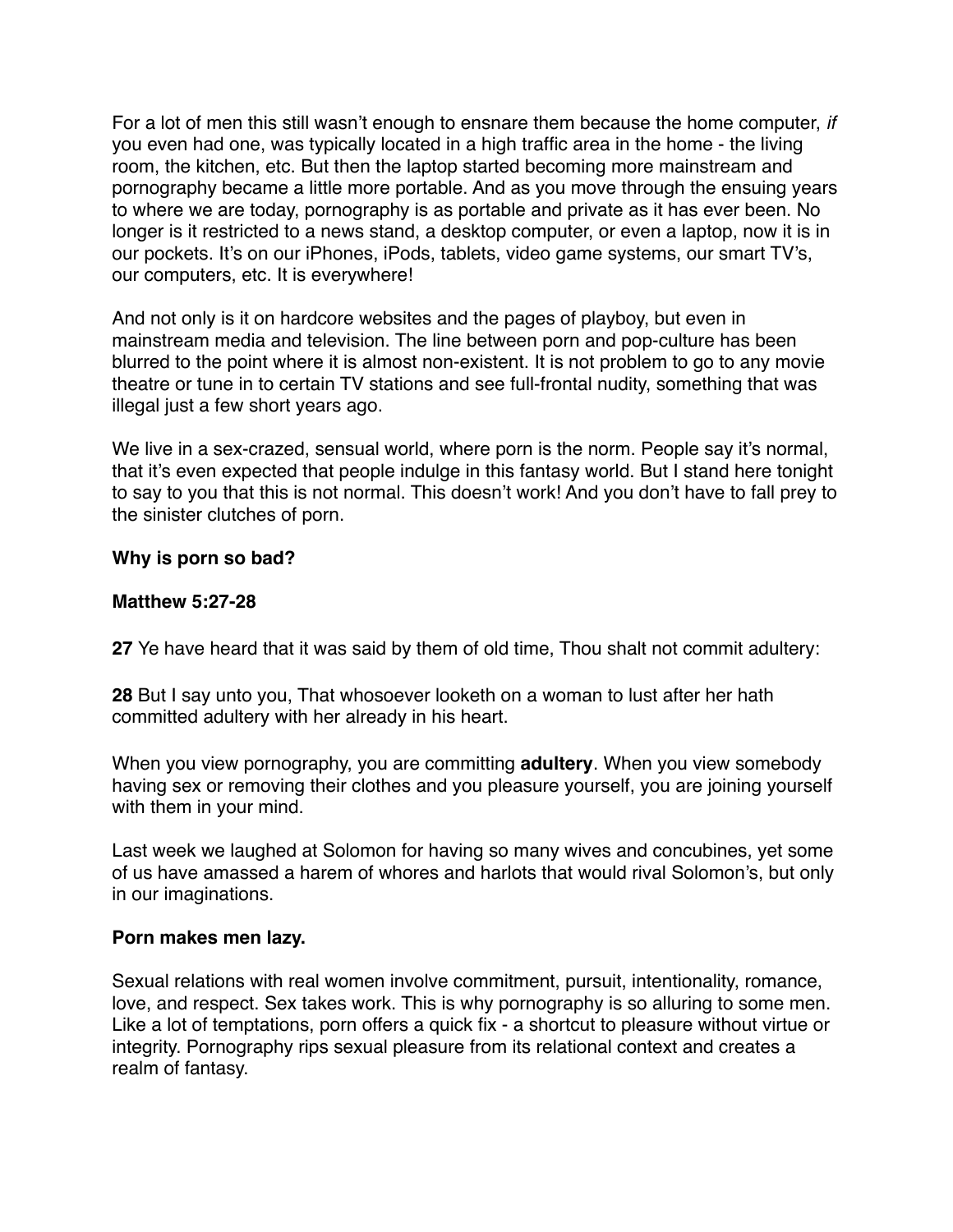Porn enables a man to feel like a man without requiring him to be one. You might think it's manly to view the hot babes online and masturbate, but in reality you are emasculating yourself, never really learning what it takes to woo a real woman but only how to indulge in fantasy.

Porn is a big deal! You might wonder why we are talking about this. After all, we are all Christians, right? But here's the facts...

- 1 out of 2 church-going men struggle with pornography.
- 1 out of 5 church-going women struggle with pornography.

#### **Why Men and Women Struggle with Porn**

Men are stimulated by what they see. The sight of the female form causes the male brain to release a surge of testosterone, arousing the man.

This is primarily why men are drawn to pornography. Bottom line ... naked women turn them on. Viewing porn gives a man a sexual rush.

Females are stimulated by how they feel emotionally. When a woman sees a man naked, she really doesn't care. It's not sight that stimulates her, but how she feels.

Women are drawn to pornography, because when they view people engaging in a pseudo-intimate act on a computer screen, they *feel* an intimate connection to what is going on.

A woman might view pornography not because she wants to see naked bodies, but because she is lonely. There is no man in her life, no intimate connection, and by her viewing an intimate act (as FAKE as it may be), this fulfills that desire for intimacy.

In either case, pornography and masturbation is an addictive behavior because chemicals are released in the brain of both genders when porn is viewed. Just like shooting up with a drug, your body becomes dependent on this chemical release and it becomes harder and harder to say no to porn and masturbation the more you do it.

If the stats are accurate, that means about a third of the people under the sound of my voice wrestle with porn, and yet we are so scared to talk about it.

The enemy would love to have you to believe that you are the only one who struggles with it and make you feel isolated.

Please realize that YOU ARE NOT ALONE in this fight! There are other people in this very room who are walking through the same battle that you are.

#### **How can we overcome this issue?**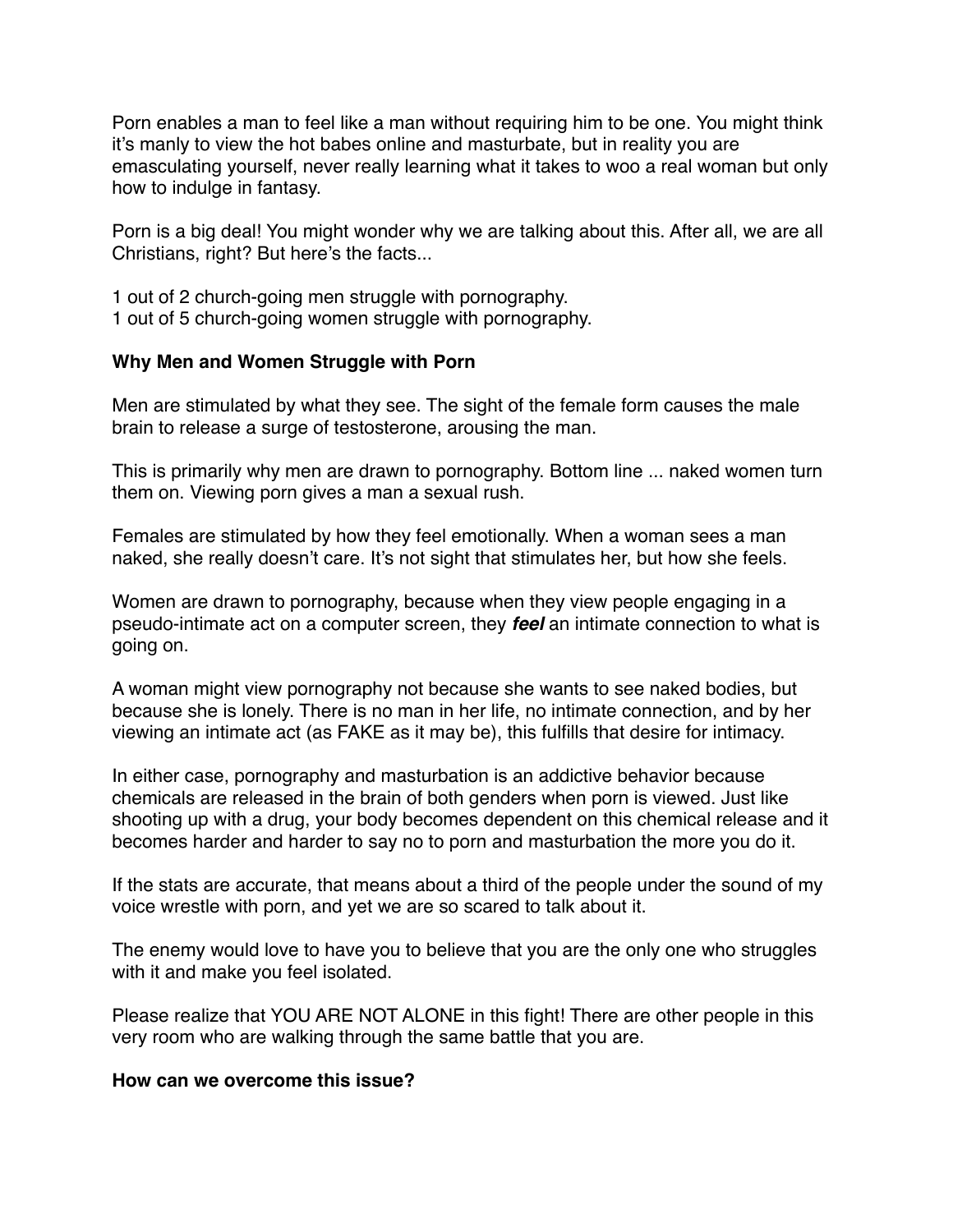Psychologist Al Cooper once coined the phrase the "Triple-A Engine" when referring to internet pornography and cyber-sex addiction. It's as if pornography stands on a threelegged table. Kick one of the legs out, and your struggle will diminish.

**The Three "A's" are:**

## **Affordability Accessibility Anonymity**

## **Affordability**

If porn weren't cheap, and in many cases free, it wouldn't have as strong a foothold in our culture.

This first leg is nearly impossible to remove. A good amount of porn is available for free online. Porn is only as expensive as an internet connection nowadays, which makes kicking out this first leg difficult to say the least.

## **Accessibility**

This second leg is easier to remove, but with the constant advance of technology, it becomes more and more difficult.

When giving advice for overcoming temptation, Jesus said:

## **Matthew 5:29-30**

**29** And if thy right eye offend thee, pluck it out, and cast it from thee: for it is profitable for thee that one of thy members should perish, and not that thy whole body should be cast into hell.

**30** And if thy right hand offend thee, cut it off, and cast it from thee: for it is profitable for thee that one of thy members should perish, and not that thy whole body should be cast into hell.

In the same book, Jesus repeated Himself:

## **Matthew 18:8-9**

**8** Wherefore if thy hand or thy foot offend thee, cut them off, and cast them from thee: it is better for thee to enter into life halt or maimed, rather than having two hands or two feet to be cast into everlasting fire.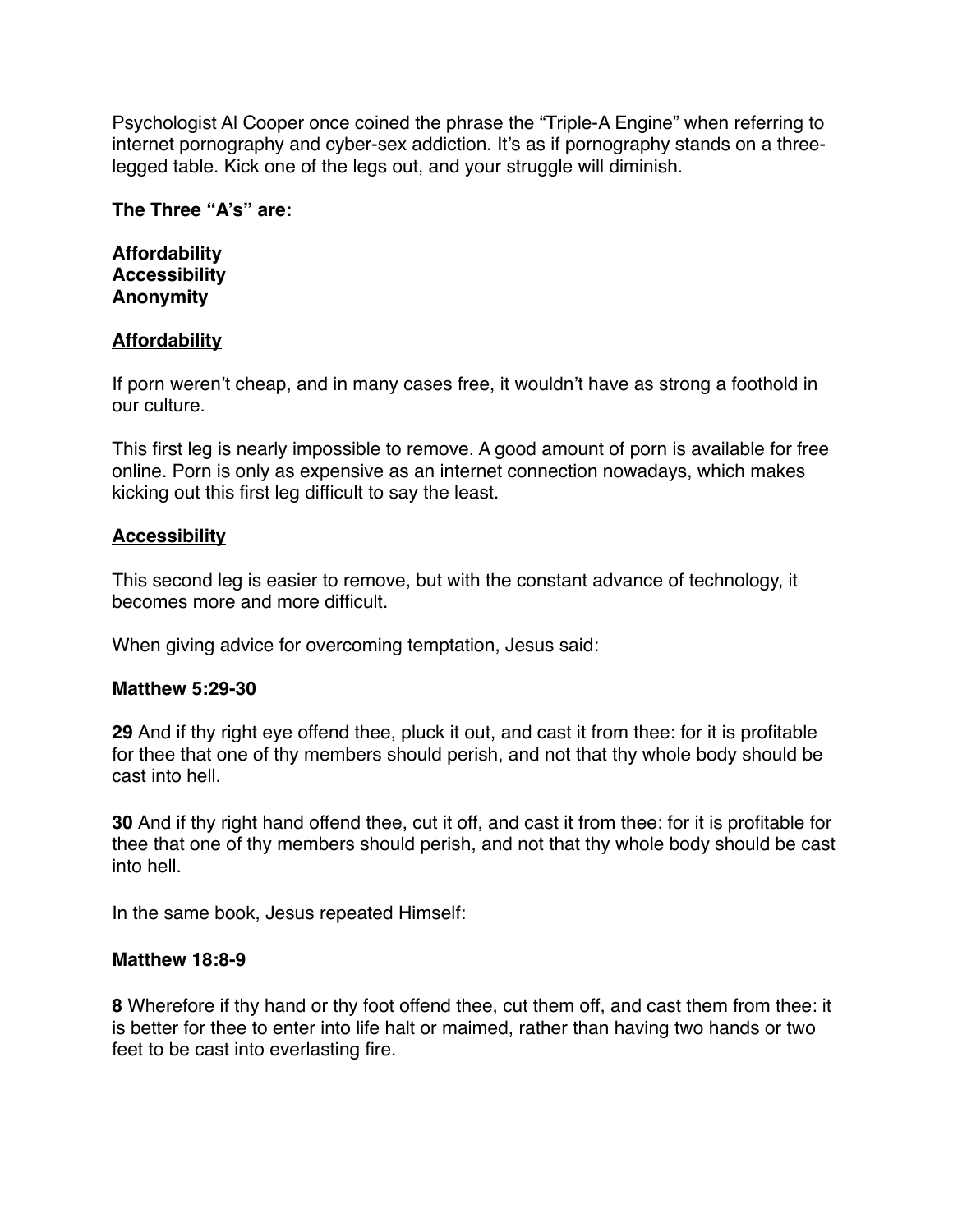**9** And if thine eye offend thee, pluck it out, and cast it from thee: it is better for thee to enter into life with one eye, rather than having two eyes to be cast into hell fire.

Jesus is not embellishing or being dramatic to make a point, He is being serious. Whatever causes you to sin, REMOVE IT! I'm not telling you to go home and pluck out your eyes, but I am telling you if your phone causes you to sin, get a different phone or get rid of it. If your computer causes you to sin, get rid of it or at least get some accountability software on it. Remove the accessibility.

If you kick out this leg, then the stronghold of porn will crumble.

## **Anonymity**

This is a big reason that porn is used, but it is also the easiest leg to kick out from underneath the table.

The fact that you can view porn and masturbate with no one else knowing is one of the greatest reasons that porn addictions persist.

You can view whatever you want on the internet and wipe your history so no one else will know. They even have "incognito browsing" windows that don't keep any browsing data on file. It's so easy to be anonymous in a cyber world of sex, and because of it, many people stay ensnared.

The enemy would love to have you to believe that you are the only one who struggles with this stuff and keep you quiet about it, because he knows that if you ever start bringing your struggles into the light, and remove the anonymity, they will lose their grip on you.

## **John 3:19-21**

**19** And this is the condemnation, that light is come into the world, and men loved darkness rather than light, because their deeds were evil.

**20** For every one that doeth evil hateth the light, neither cometh to the light, lest his deeds should be reproved.

**21** But he that doeth truth cometh to the light, that his deeds may be made manifest, that they are wrought in God.

## **Proverbs 28:13**

**13** He that covereth his sins shall not prosper: but whoso confesseth and forsaketh them shall have mercy.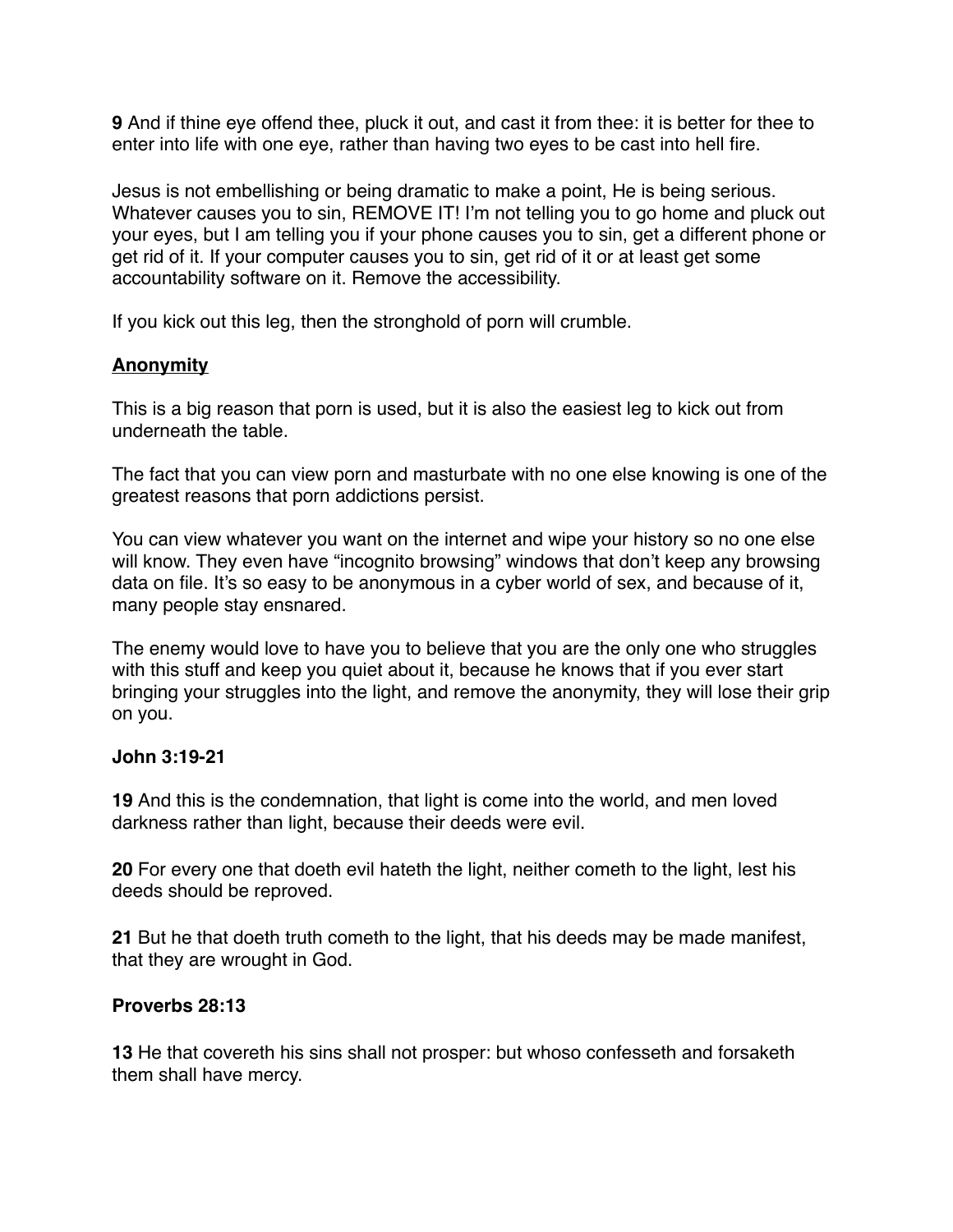There is something so powerful about bringing your struggles into the light and dialoguing with a brother or sister about them.

The devil knows that sexual lust loses its grip when we become open with others about it. That's why he seeks so desperately to keep you in isolation and make you feel like you are the only one struggling. That's a lie!! This is an area that everyone you meet struggles with to some degree. We have got to start talking about this stuff in a constructive, Godly manner!

## **James 5:16**

**16** Confess your faults one to another, and pray one for another, that ye may be healed. The effectual fervent prayer of a righteous man availeth much.

Healing comes when we kick out the leg of anonymity and confess our struggles and our faults one to another.

The church has made this subject so taboo that nobody wants to be transparent about it. We have put sexual immorality at the top of the list of "bad sins" and have in turn created a culture where nobody wants to admit that they struggle lest they be singled out and judged. We are forced to put on a front of "sexual perfection" and we all come to church and pretend like nothing is wrong, but the stats tell us the truth. Many of us struggle.

Shame on us for putting sex on a higher tier of evil than other sin. To God, sin is sin. Whether you're cheating on a test or having sex, you're in sin. Shame on us for creating such a taboo culture in our churches concerning sexual sin. We have made it nearly impossible for those burdened with addiction to find healing. We need to start obeying scripture and open up about this stuff. We need to be transparent so that we can experience healing! How can we expect a world steeped in sexual sin to come to our churches if it looks like you have to be prefect first?

I'm not saying that you should broadcast your struggles, but find somebody or a small group that you trust and get them to hold you accountable!

Kick out that leg, remove the secrecy and anonymity, and bring your sin into the light.

We need to start taking this stuff seriously and get victory. God didn't save you for you to flounder in sin for the rest of your life, He saved you so you could overcome! You don't have to struggle anymore. There is healing available.

Viewing porn is subtly sinister, and it robs you of so much more than you might even realize.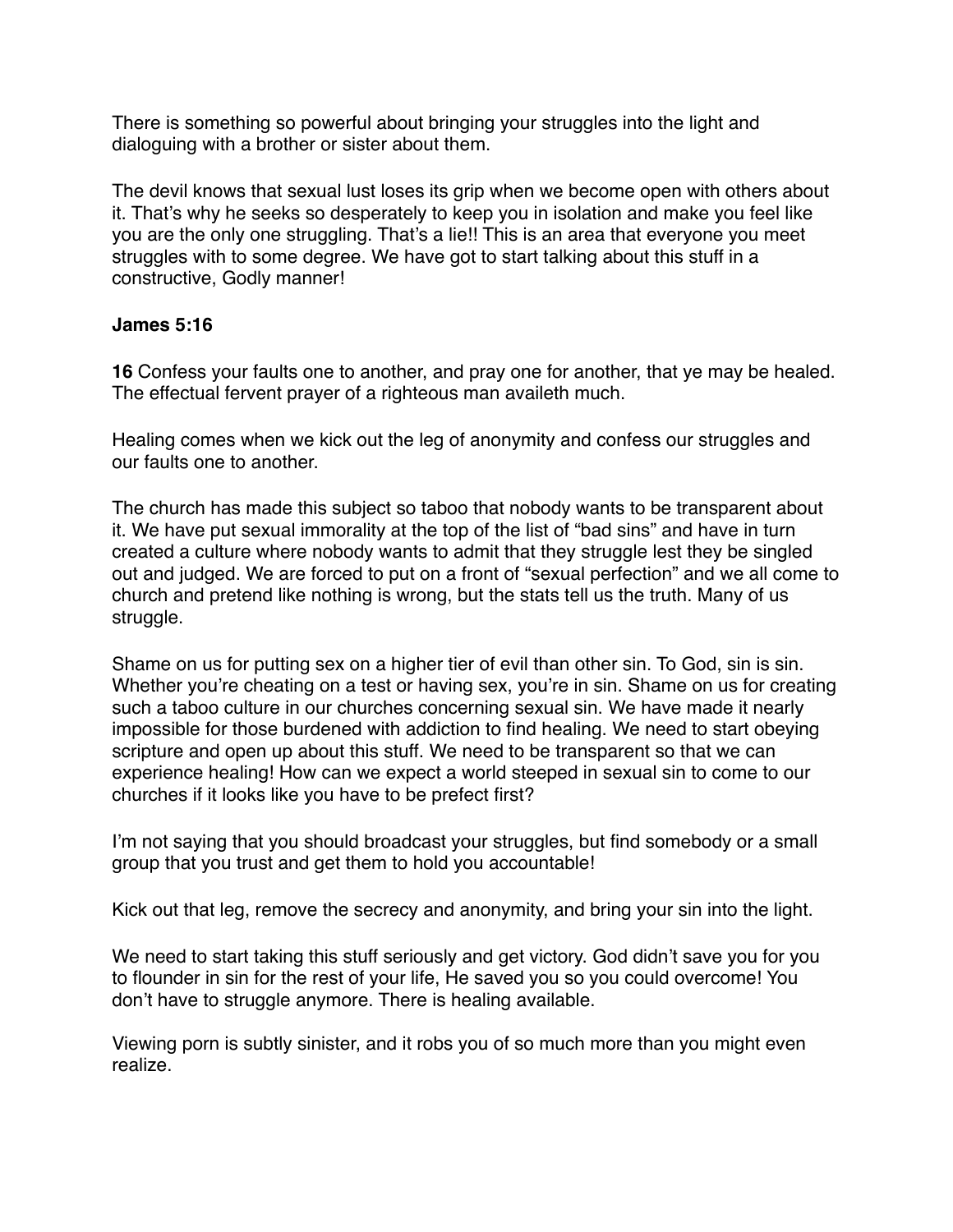Two weeks ago we read the writings of Paul in 1 Corinthians 6, where he said, "whoever sins sexually sins against himself." and this is so true of porn.

I want to read an excerpt from an article.

## **Porn Rewires the Male Brain**

1. As men fall deeper into the mental habit of fixating on [pornographic images], the exposure to them creates neural pathways. Like a path is created in the woods with each successive hiker, so do the neural paths set the course for the next time an erotic image is viewed. Over time these neural paths become wider as they are repeatedly traveled with each exposure to pornography. They become the automatic pathway through which interactions with woman are routed….They have unknowingly created a neurological circuit that imprisons their ability to see women rightly as created in God's image (Wired For Intimacy, 85).

In a similar vein regarding porn's effect upon the brain, Naomi Wolf writes in her article, ["The Porn Myth,](http://nymag.com/nymetro/news/trends/n_9437/)"

1. After all, pornography works in the most basic of ways on the brain: It is Pavlovian. An orgasm is one of the biggest reinforcers imaginable. If you associate orgasm with your wife, a kiss, a scent, a body, that is what, over time, will turn you on; if you open your focus to an endless stream of ever-moretransgressive images of cybersex slaves, that is what it will take to turn you on. The ubiquity of sexual images does not free eros but dilutes it.

Imagine a big **untouched** field in front of you and on the other side is sexual gratification. As you travel across the field via the avenue of porn and masturbation, you begin to wear a path across the field. The more times you obtain sexual gratification via that path, you create a well-worn dirt road. Later on in life, when you get married and try to have sexual relations with a real woman, your brain has been so trained to be turned on by porn that a real woman is not as effective. Many who have used porn excessively have diminished sex drives with real women because their brain has been rewired.

Pornography rewires the male brain and creates well-worn neurological "pathways" of how we get turned on.

You can see how this would be beneficial in God's plan. If you have sex with only one woman after marriage, your brain will naturally be trained that sexual gratification is achieved with this one woman.

When you create other "paths", you are damaging, sinning against, yourself and your future spouse.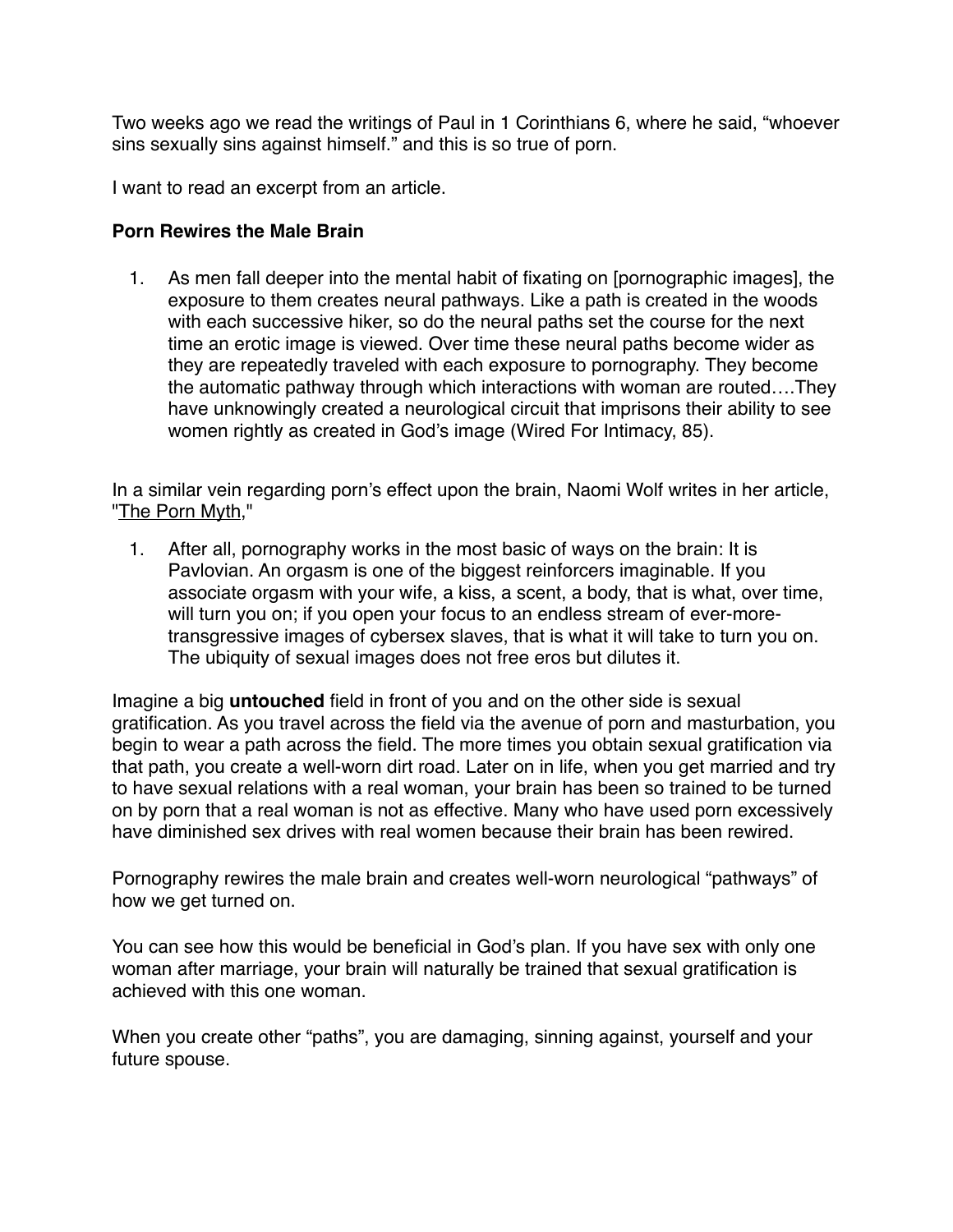I heard of one man that was so entangled in porn, that in order to perform with his wife, he had to have dirty magazines on the pillow next to her head.

The lie is that looking at porn will help you have a great sex life. It's not true! Looking at porn and masturbating to it will destroy your sex life for the rest of your life.

## **Supper Time Analogy**

Remember your mom saying, "Supper is at 6. Don't snack, it will ruin your appetite!"

If you "snack" on porn, you will totally ruin your sexual appetite for the main event, which is marriage.

Porn will never satisfy you. Have you ever heard of a person viewing and masturbating to the same image again and again? Neither have I. If even the most beautiful and digitally enhanced of supermodels can't keep you from eternally going farther and farther afield and searching out new women, new scenarios in porn, why would we ever imagine that a real women with real physical and spiritual flaws would? Sin by its very nature always lusts for more.

If not stopped, porn will lead to only harder and harder porn, and eventually to acting out some of the things you see and fantasize about.

The American Academy of Matrimonial Lawyers (Divorce Lawyers) reported these staggering numbers in divorce cases today:

- 56% of divorces involved one party having "an obsessive interest in pornographic websites."
- 68% involved one party meeting a new lover over the internet.

Porn never stays innocent. It always leads to harder stuff. It leaks out into your actions and messes up everything.

No individual illustrates this to us better than a man by the name of Ted Bundy.

Ted Bundy was born on November 24, 1946, and is known for being one of America's most notorious and feared serial killers during the 1970's. Bundy beat, raped, and murdered at least thirty girls from the ages of 12 - 26. For his actions, Bundy was given the death sentence, but just one day before his execution, with dozens of reporters clawing outside, Bundy requested that he be interviewed by Christian leader James Dobson.

What's interesting about Bundy is that he had none of the tell-tale triggers that rapists or murderers have. He was never molested or abused as a child. In fact, quite the opposite. During the interview with Dobson, Bundy said: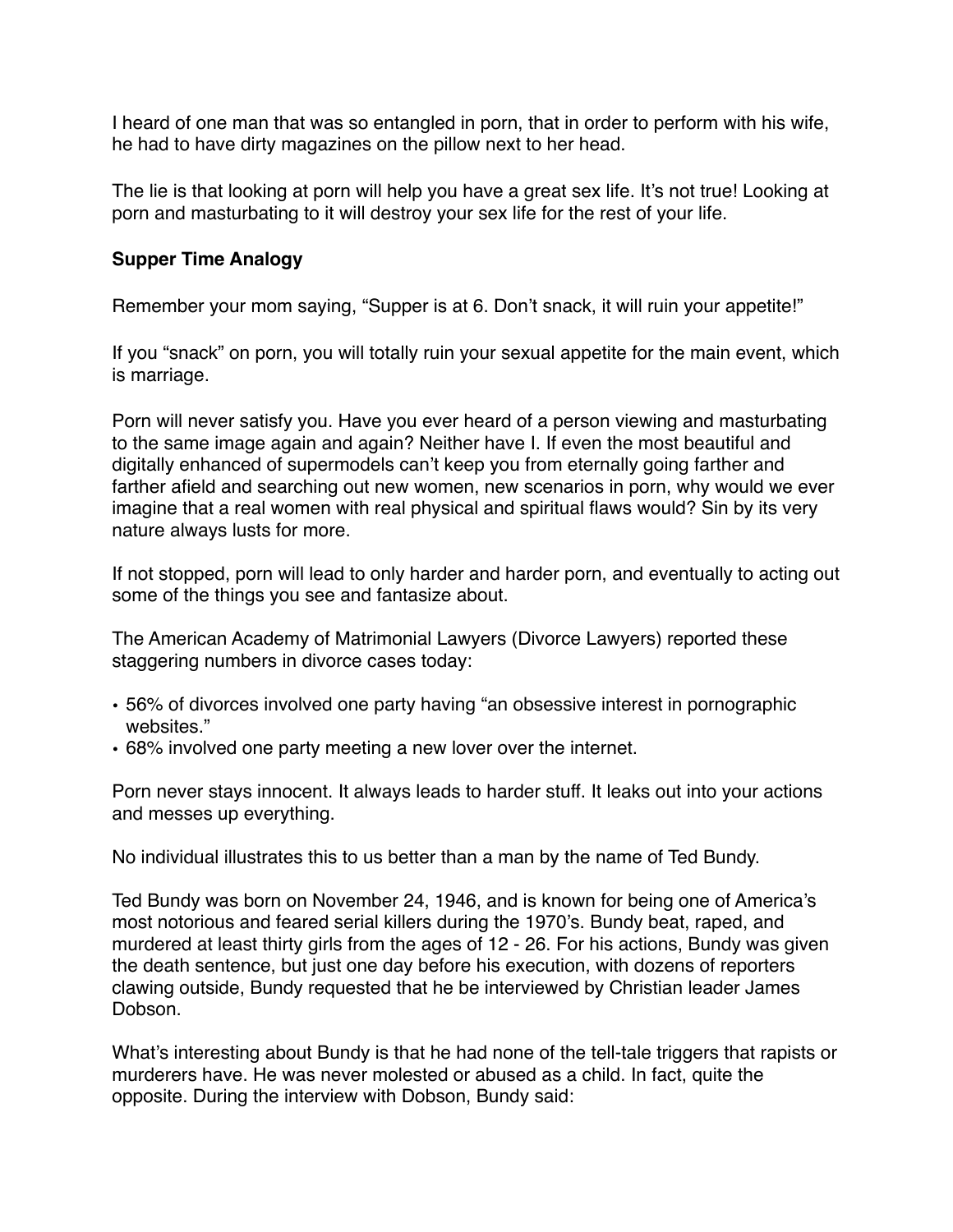**James Dobson:** How did it happen? Take me back. What are the antecedents of the behavior that we've seen? You were raised in what you consider to be a healthy home. You were not physically, sexually or emotionally abused.

**Ted Bundy:** No. And that's part of the tragedy of this whole situation. I grew up in a wonderful home with two dedicated and loving parents, as one of 5 brothers and sisters. We, as children, were the focus of my parents lives. **We regularly attended church**. My parents did not drink or smoke or gamble. There was no physical abuse in the home. I'm not saying it was "Leave it to Beaver", but it was a fine, solid Christian home. I hope no one will try to take the easy way out of this and accuse my family of contributing to this. I know, and I'm trying to tell you as honestly as I know how, what happened.

As a young boy of 12 or 13, I encountered, outside the home, in the local grocery and drug stores, softcore pornography. Young boys explore the sideways and byways of their neighborhoods, and in our neighborhood, people would dump the garbage. From time to time, we would come across books of a harder nature - more graphic. This also included detective magazines, etc., and I want to emphasize this. The most damaging kind of pornography - and I'm talking from hard, real, personal experience - is that that involves violence and sexual violence. The wedding of those two forces - as I know only too well - brings about behavior that is too terrible to describe.

Once you become addicted to it, and I look at this as a kind of addiction, you look for more potent, more explicit, more graphic kinds of material. Like an addiction, you keep craving something which is harder and gives you a greater sense of excitement, until you reach the point where the pornography only goes so far - that jumping off point where you begin to think maybe actually doing it will give you that which is just beyond reading about it and looking at it.

**James Dobson:** How long did you stay at that point before you actually assaulted someone?

**Ted Bundy:** A couple of years. I was dealing with very strong inhibitions against criminal and violent behavior. That had been conditioned and bred into me from my neighborhood, environment, church, and schools.

I knew it was wrong to think about it, and certainly, to do it was wrong. I was on the edge, and the last vestiges of restraint were being tested constantly, and assailed through the kind of fantasy life that was fueled, largely, by pornography.

**James Dobson:** You hadn't known you were capable of that before?

**Ted Bundy:** There is no way to describe the brutal urge to do that, and once it has been satisfied, or spent, and that energy level recedes, I became myself again. Basically, I was a normal person. I wasn't some guy hanging out in bars, or a bum. I wasn't a